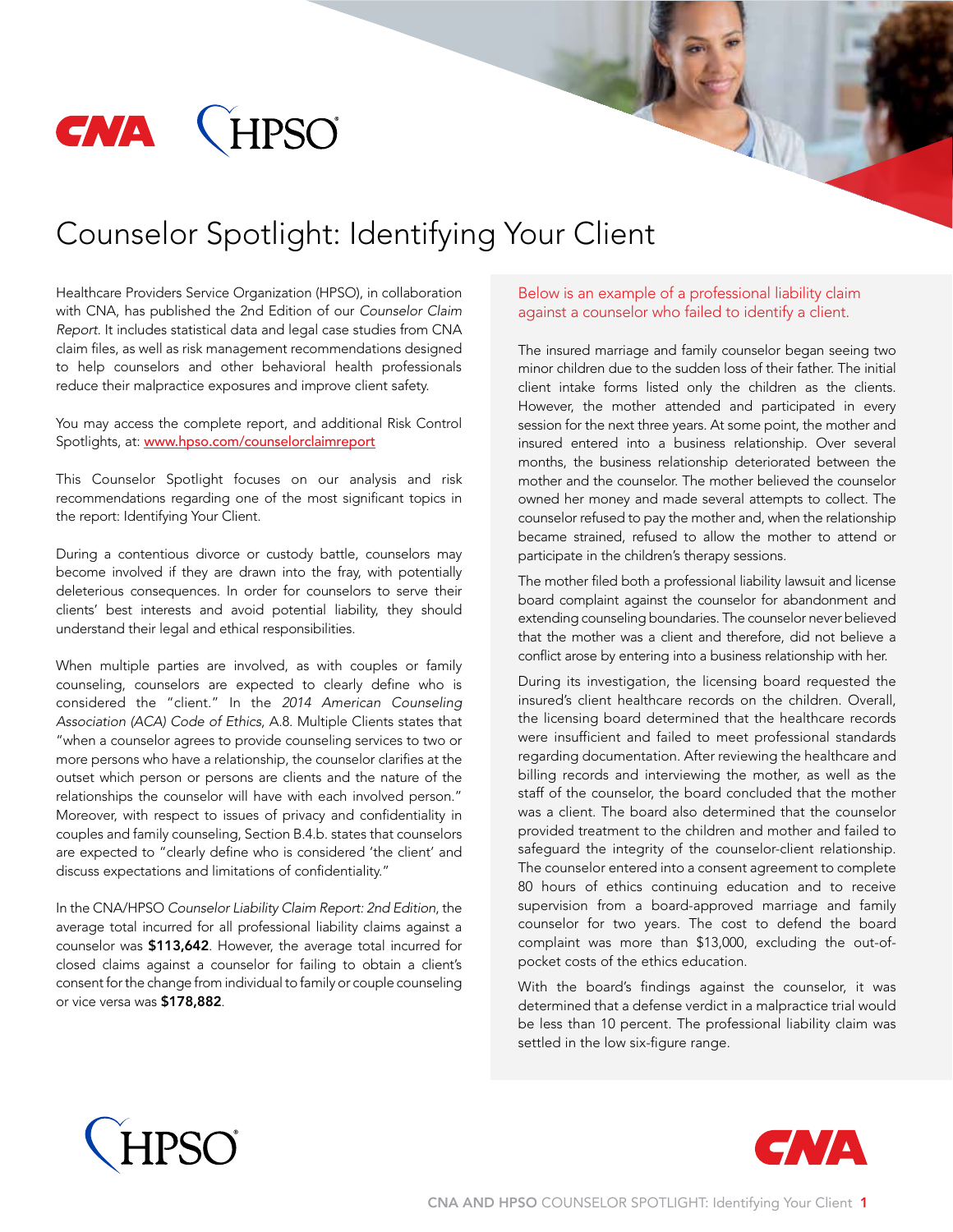In addition to the professional liability analysis, the CNA/HPSO *Counselor Liability Claim Report: 2nd Edition* determined that counselors also may be subject to a licensing board complaint for failing to identify the client. The average payment to defend a counselor against a license defense claim is \$5,454.

Although the license protection matters did not reflect the highest distribution or highest severity, licensing board allegations related to alleged breaches of the *ACA Code of Ethics* Section A.8 included failure to clearly define the identified "client" within a couple or group, which demonstrated an average expense of \$5,440, and failure to clarify the nature of the relationships the counselor will have with each involved person, which represented an average expense of \$8,853. Allegations related to Section B.4.b. of the *Code of Ethics* involving alleged breaches of confidentiality related to couples and family counseling had an average expense of \$4,295.

## Risk Management Recommendations: Identifying Your Client

Knowing the person or persons who are your clients can be challenging, especially when providing couples and family counseling. Managing the complexities of privacy, privilege and confidentiality during couples and family counseling can be especially difficult, especially when children and adolescents are involved.

In situations involving children and adolescents therapy, the counselor must identify the client or clients. The counselor should know if the client is the child/adolescent, the child/adolescent plus parent(s), or one/both parents. Knowing the reasons that brought the child/adolescent to therapy can provide assistance on identifying the client or clients. Note that when counselors have a prior or existing treatment relationship with any member of a family, whether for individual, couples or family counseling, the counselor should not make recommendations pertaining to custody or visitation. These types of recommendations should be made by a qualified, independent mental health professional.

#### References and Additional Resources

- Wheeler, A. M. & Bertram, B. (2019). *The Counselor and the Law: A Guide to Legal and Ethical Practice*. 8th ed. Alexandria, VA: American Counseling Association (ACA).
- American Counseling Association. *2014 ACA Code of Ethics*, 2014.
- Cottone, R. R. & Tarvydas, V. M. (2016). *Ethics and Decision Making in Counseling and Psychotherapy, Fourth Edition. New York, NY: Springer Publishing Company, LLC.*
- Forester-Miller, H., & Davis, T. E. (2016). *Practitioner's guide to ethical decision making (Rev. ed.)*. Retrieved from http://www.counseling.org/docs/default-source/ethics/ practioner's-guide-toethical-decision-making.pdf
- American Counseling Association. (2016). *Ethical Decision Making Model for Counselors*. Retrieved from https://www.counseling.org/knowledge-center/ethics/ ethical-decision-making

Irrespective of the reasons a client presents for therapy, the counselor must establish parameters at the outset. Guidelines should include obtaining all necessary releases prior to starting treatment. In the case of a child/adolescent treatment, the counselor should establish parental rights and obtain copies of court orders of guardianship in cases of divorce or custody disputes, as necessary. If a parent/guardian insists on being present during a child's therapy sessions, ensure that the parent/guardian understands that the client is the child/adolescent, rather than the parent/guardian.

Ground rules established at the outset of the counseling relationship also should address how privately disclosed information will be handled in the context of family or couples counseling. It can be ethically and legally compromising for a counselor to continue relationship or family counseling if the information that a member of a couple or family privately reveals is integral to the counseling objectives, or if the information involves abuse or an illegal or dangerous activity. Counselors should examine their licensure statutes and any ethical standards either referenced in those statutes, and the *ACA Code of Ethics*, in order to determine how confidentiality issues should be addressed in the context of couples or family therapy. For assistance in evaluating a specific situation and deciding on a plan of action, counselors should also refer to the ACA resource *Practitioner's Guide to Ethical Decision Making for guidance.*

At the outset of therapy, discussions about the person or persons who are the clients can provide clarification on privacy, privilege and confidentiality. These discussions and appropriate signed acknowledgments should be maintained in the client's healthcare information record. Periodically, as therapy continues, counselors may find it necessary to reiterate the person or persons who are the clients.

## COUNSELOR SPOTLIGHT

For more risk control resources and top findings from the 2nd Edition of the *Counselor Liability Claim Report*, please review additional Counselor Spotlights on the following topics:



- [Informed Consent](http://www.hpso.com/counselorclaimreport_informedconsent)
- [Reporting to Third Parties](http://www.hpso.com/counselorclaimreport_thirdparties)
- [Boundaries](http://www.hpso.com/counselorclaimreport_boundaries)
- [Supervision](http://www.hpso.com/counselorclaimreport_supervision)
- [Release of Records](http://www.hpso.com/counselorclaimreport_records)
- **-** [Telebehavioral Health](https://www.hpso.com/counselorclaimreport_telebehavioralhealth)
- $\blacksquare$  [Documentation](http://www.hpso.com/counselorclaimreport_documentation)
- [Preparing for a Deposition](http://www.hpso.com/counselorclaimreport_preparedepo)
- [What to Do if you Receive a Subpoena](http://www.hpso.com/counselorclaimreport_subpoena)

Visit www.hpso.com/counselorclaimreport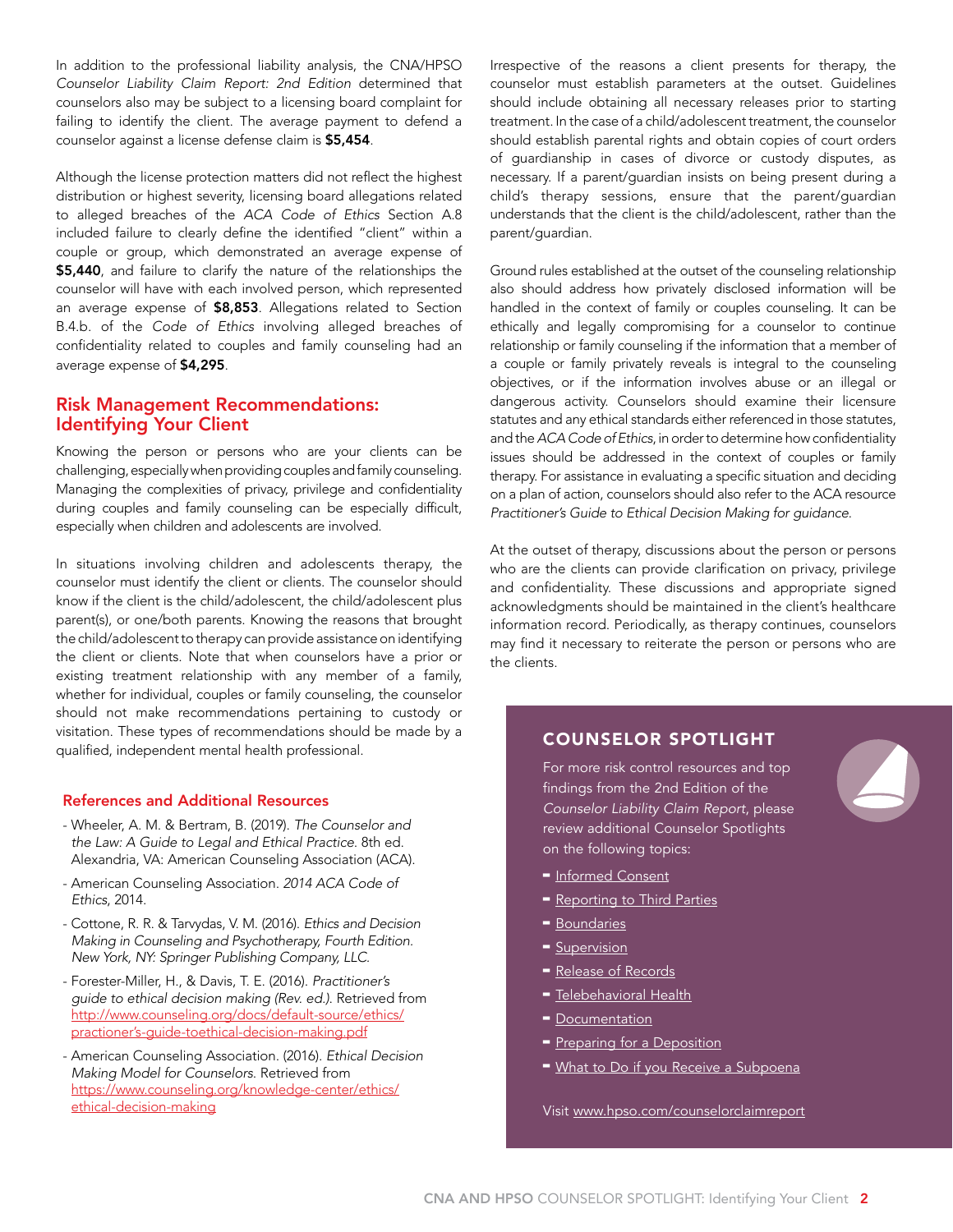# Self-assessment Checklist: Identifying Your Client

This checklist is designed to assist counselors in evaluating risk control exposures associated with their current practice. For additional risk control tools or to download the *Counselor Liability Claim Report 2nd Edition*, visit Healthcare Providers Service Organization www.hpso.com or CNA Healthcare www.cna.com.

### Self-assessment Topic

| <b>Identifying Your Client</b>                                                                                                                                                                   | Yes/No | <b>Comments/Action Plans</b> |
|--------------------------------------------------------------------------------------------------------------------------------------------------------------------------------------------------|--------|------------------------------|
| I create and maintain records and healthcare documentation<br>necessary for rendering professional services.                                                                                     |        |                              |
| In situations of couples and family counseling, counselors, I clearly<br>define who is considered "the client" and discuss expectations<br>and limitations of confidentiality.                   |        |                              |
| I have clients acknowledge treatment agreements and I<br>document in writing such agreement among all involved parties<br>regarding the confidentiality of information discussed during therapy. |        |                              |
| In the absence of a treatment agreement during couple or family<br>therapy, I considered all individuals involved to be the client.                                                              |        |                              |
| I periodically review treatment agreements with care plans to<br>determine if the counselor-client has changed and if so, I update all<br>documents as needed.                                   |        |                              |
| <b>Minor Clients</b>                                                                                                                                                                             | Yes/No | <b>Comments/Action Plans</b> |
| <b>General Policy Considerations</b>                                                                                                                                                             |        |                              |
| Does written policy define the period of adolescence in<br>conformity with state law, especially in relation to the state<br>statutory definition of a minor (e.g., 13 to 17 years of age)?      |        |                              |
| Is "emancipated minor" defined in accordance with state law,<br>e.g., a youth who is:                                                                                                            |        |                              |
| • Emancipated by court order?                                                                                                                                                                    |        |                              |
| • Legally married?                                                                                                                                                                               |        |                              |
| • Independent of parental financial support and/or living<br>apart from parents?                                                                                                                 |        |                              |
| • Pregnant or seeking treatment for possible pregnancy?                                                                                                                                          |        |                              |
| • A parent of a minor?                                                                                                                                                                           |        |                              |
| Are unemancipated minor clients and their parents/guardians<br>informed in writing about basic healthcare provider-clients<br>issues, including:                                                 |        |                              |
| . The limits of confidentiality between providers, clients and their<br>parents/guardians?                                                                                                       |        |                              |
| · The limits of informed consent requirements?                                                                                                                                                   |        |                              |
| · Care compliance expectations?                                                                                                                                                                  |        |                              |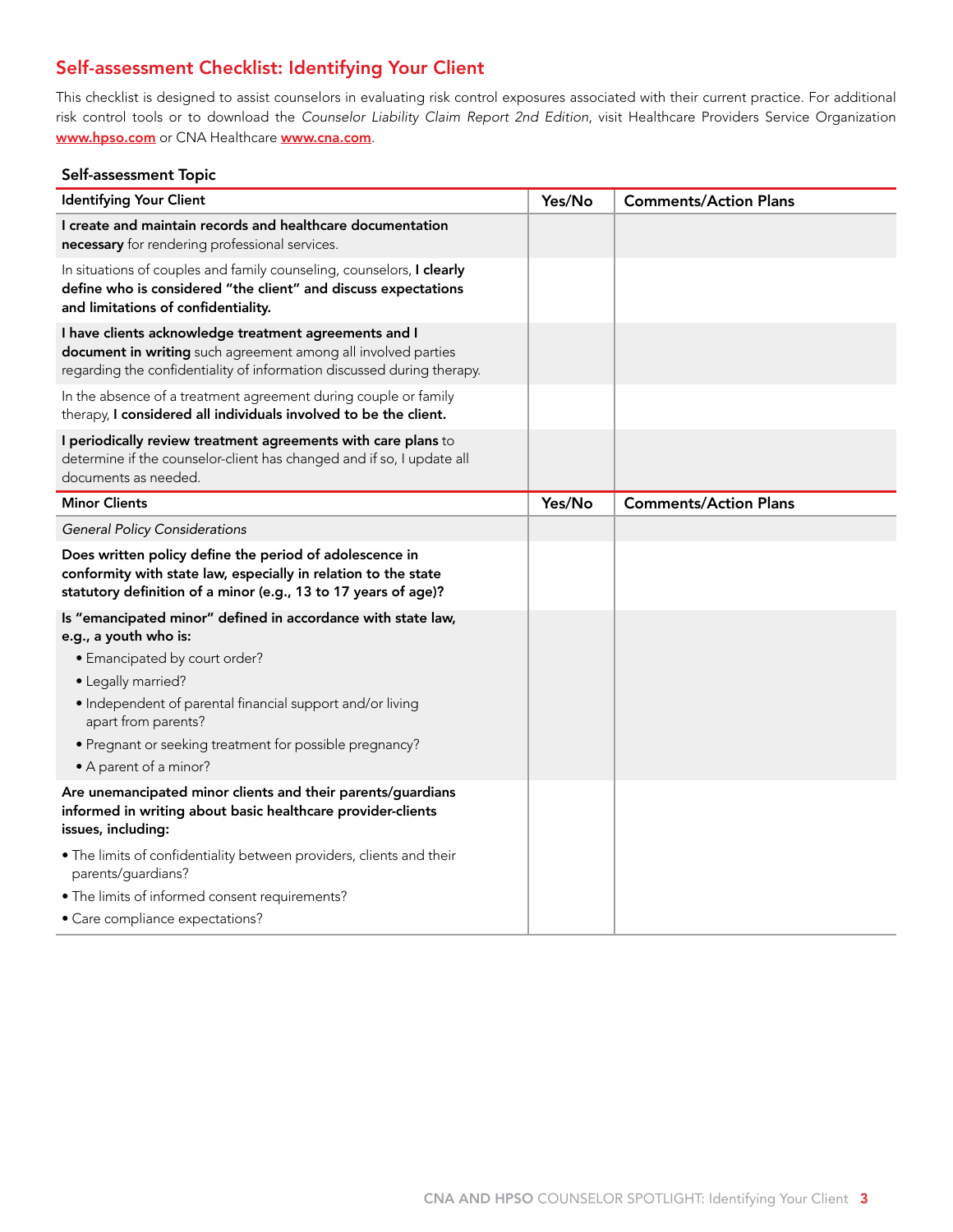# Self-assessment Checklist: Identifying Your Client, *continued.*

| <b>Minor Clients</b>                                                                                                                                                                                                                                                                                                                        | Yes/No | <b>Comments/Action Plans</b> |
|---------------------------------------------------------------------------------------------------------------------------------------------------------------------------------------------------------------------------------------------------------------------------------------------------------------------------------------------|--------|------------------------------|
| <b>General Policy Considerations</b>                                                                                                                                                                                                                                                                                                        |        |                              |
| Does the employee orientation program cover minor-related<br>issues and policies, including confidentiality, parental notification,<br>consent and client education?                                                                                                                                                                        |        |                              |
| Are minor clients who legally have the right to consent to their<br>healthcare informed in the same manner as adult clients of<br>payment requirements, including the offering of options other than<br>insurance billing?                                                                                                                  |        |                              |
| Does written policy address treatment provisions for the<br>unaccompanied homeless minor, including consent to routine<br>medical care and any state-imposed reporting requirements                                                                                                                                                         |        |                              |
| I require a parent, guardian, or other person acting in loco<br>parentis attend the initial appointment with the minor patient/<br>client, and document both their presence and relationship to the<br>patient/client in the healthcare information record.                                                                                 |        |                              |
| I request a copy of the guardianship decree from divorced<br>parents or a legal guardian prior to initiating treatment and place a<br>copy of that document in the minor's healthcare information record.                                                                                                                                   |        |                              |
| I contact a parent, guardian, or other person acting in loco<br>parentis prior to making any change in the plan of care when<br>minors present for care without a parent/guardian.                                                                                                                                                          |        |                              |
| Are minor clients apprised of the information that will be<br>shared with parents/guardians, as well as the rationale for such<br>information sharing - e.g., a clear and specific intent to cause harm<br>to self or others, an instance of reportable abuse (physical, sexual or<br>emotional) or the presence of a communicable disease? |        |                              |

This information is designed to help counselors evaluate risk control exposures associated with their current practice. It is not intended to represent a comprehensive listing of all actions needed to address the subject matter, but rather is a means of initiating internal discussion and self-examination. Your clinical procedures and risks may be different from those addressed herein, and you may wish to modify the tool to suit your individual practice and patient needs. The information contained herein is not intended to establish any standard of care, serve as professional advice or address the circumstances of any specific entity. These statements do not constitute a risk management directive from CNA. No organization or individual should act upon this information without appropriate professional advice, including advice of legal counsel, given after a thorough examination of the individual situation, encompassing a review of relevant facts, laws and regulations. CNA assumes no responsibility for the consequences of the use or nonuse of this information.